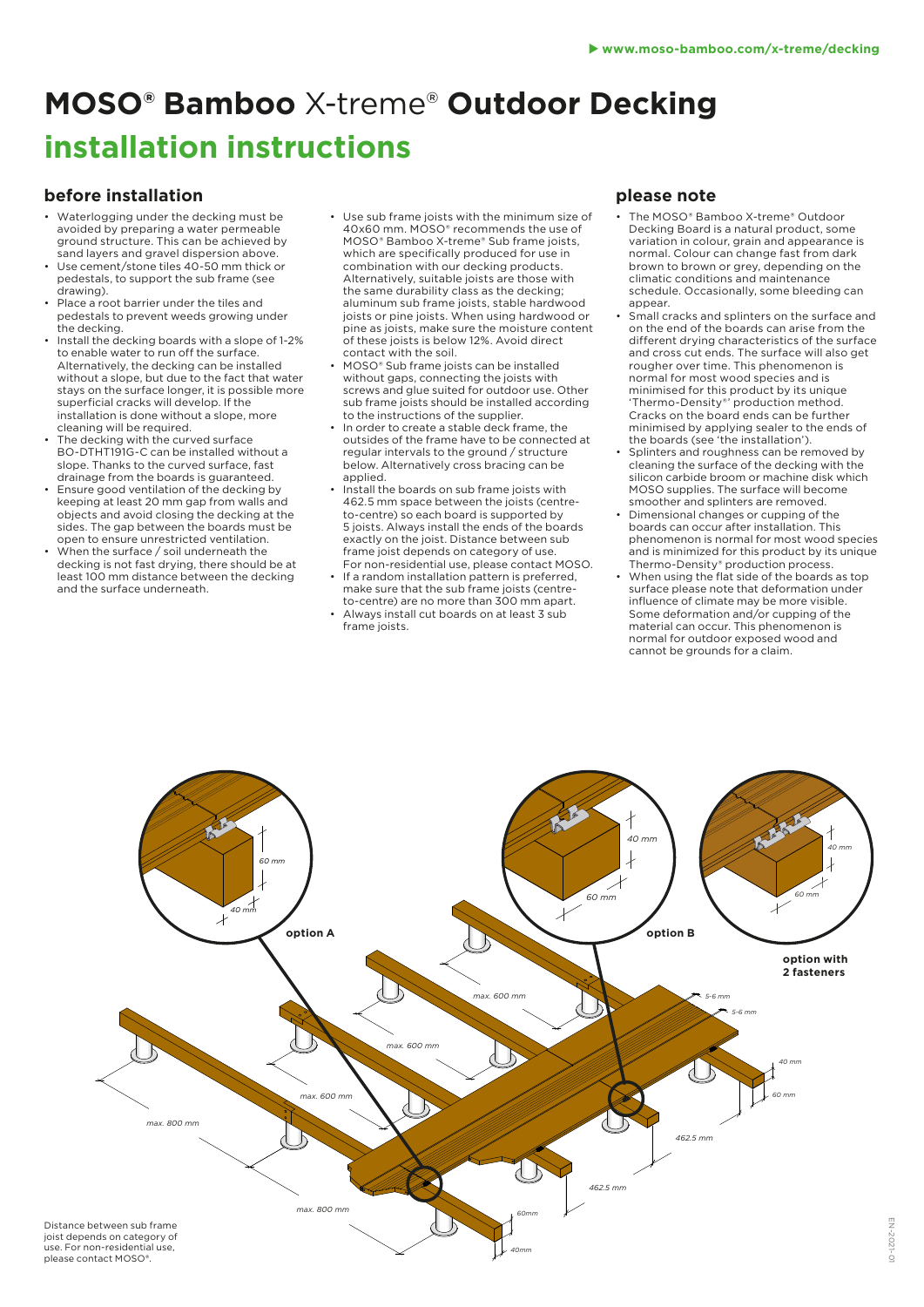# **MOSO® Bamboo** X-treme® **Outdoor Decking installation instructions**

#### **the installation**

- Keep at least 5-6 mm gap between the boards (in width direction). With MOSO® Bamboo X-treme® Fastener installation this is automatically the case.
- **Because of the stability of the boards and the** end-match system, no expansion gap is needed on the ends of the boards.
- Every cut end has to be treated with board end sealer, to prevent water penetration. A sealer is available from MOSO.
- We advise to oil the decking shortly after installation but no later than after the first winter. The best time is 3-4 months after installation when the surface is more open than immediately after installation.

#### **installation with MOSO® Asymmetric Fasteners**

- Determine the surface side of the boards (grooved or flat surface).
- Press fastener with hooked side in the edge groove of one board.
- Pre-drill the joist screw holes 30 mm deep. On bamboo joists: use a 3.5 mm wide drill bit 110 mm long.
- Fully tighten the screw. Always screw vertically to the joist. Apply low torque with slow screwing speed on the screwing machine. Perform some tests for correct torque and speed adjustment before full installation.
- Install every following board by sliding it under the waved side of the fasteners.
- Use approx. 20/17/14/13 fasteners per m<sup>2</sup>, this depends on the board width. When the tongue and groove are connected on the joist, use 1 fastener (preferably 2 fasteners) to tighten both boards (see drawing page 9 option A / B).
- For bamboo or wood joists only use the included stainless steel decking screws (4.5 x 30 mm).
- Please watch the installation video **www.moso-bamboo.com/youtube/x-treme**

#### **screw down installation**

- Determine the surface side of the boards (grooved or flat surface).
- Pre-drill the screw holes 20 mm from the side of the board. Be sure to pre drill with a large enough drill (80% of screw diameter) to avoid cracking of the decking.
- Always screw both sides (left and right in the width direction) of the board.
- Use at least A2 stainless steel quality decking screws: approx. 5 x 50 mm for 20 mm thickness decking board. Approx. 5 x 70 mm for 30 mm thickness decking board.

#### **chevron installation**

It is also possible to install the decking boards in a chevron pattern. Please follow the installation instructions at:

**www.moso-bamboo.com/decking-chevron**

#### **edge profile installation**

- When finishing the edge of a deck with the MOSO® Bamboo X-treme® Edge profile, it is important to place the hooked side of the MOSO® Fastener in the edge profile grooves (see drawing below).
- The edge profile can also be used for stairs. Standard Bamboo X-treme® stair dimensions are available in the table below. For other dimensions, boards have to be cut to size and either installed screwed down through the board or with fasteners in new edge grooves made on site.
- In case of stair application: Install decking and edge profiles on the decking steps substructure in the following sequence (the numbers refer to the drawing below):
	- 1. Attach the edge profile(s) in the inner corner of the steps to the sub structure with MOSO® Asymmetric Fasteners. Place fasteners with a maximum centre-to-centre distance of 462,5 millimeters. Ensure the hooked side of the MOSO® Fastener (see drawing below) is placed in the edge grooves of the edge profile. Fully tighten the screws.
- 2.Slide the horizontal decking board(s) in place. Do not fix the other side yet (so no fastener placed).
- 3.Slide the vertical decking board(s) in place and attach the top side to the substructure with fasteners. Ensure the waved side of the fastener is placed in the edge groove of the board. Do not fully tighten the screws yet.
- 4.Slide the outer corner edge profile(s) in place. Slide MOSO® Asymmetric Fasteners between the decking board(s) (nr. 2 & 3 in the drawing below) and the edge profile(s), ensuring correct orientation of the fasteners. Attach to the sub structure. Fully tighten the screws.
- 5.Fully tighten the screws left unsecured in step 3.

#### **run/rise dimensions**



#### **orientation run** (board 2) 137 mm = 259 mm 155 mm = 277 mm 178 mm = 300 mm

**rise** (board 3) 137 mm = 189 mm 155 mm = 207 mm 178 mm = 230 mm



#### **cleaning and maintenance prefinished version**

- MOSO® Bamboo X-treme® Outdoor Decking is pre-oiled, double sided, with Woca Exterior Wood Oil (teak colour).
- Clean the floor at least one time per year with Woca Exterior Wood Cleaner and the silicon carbide broom or disk. Follow the instructions at:

**www.moso-bamboo.com/youtube/x-treme** Depending on climate and use it may be necessary to perform cleaning more than once per year.

- Remove the dirt water residue on the boards with clean water and let the surface dry.
- Apply 1-2 new layers of Woca Exterior Wood Oil (teak colour). This maintenance should be undertaken 1-2 times a year to prevent the bamboo becoming grey and losing its characteristic bamboo grain. The best time to do initial oiling is 3 to 4 months after installation, or after the first winter, when the surface is more open than immediately after installation. Follow the instructions at: **www.moso-bamboo.com/youtube/x-treme**
- It is advisable to keep the decking free from dust and dirt as much as possible (clean by broom regularly).

#### **unfinished version**

- You can leave the decking without any maintenance, but take into consideration that without maintenance and oiling the deck will develop a rougher, fissured surface that will lighten quicker and become grey (similar to most timber).
- Maintenance with Woca Exterior Wood Oil is recommended. The best time to do initial oiling is 3 to 4 months after installation, when the surface is more open than immediately after installation.
- Clean the decking with clean water, cleaner and silicon carbide broom or disk.
- Let the decking dry. When the decking is completely dry please follow MOSO® maintenance & cleaning instructions for oiling.
- After this first application the decking can remain without oil treatment for natural greying. However annual cleaning with the silicon carbide broom or disk is obligatory. If you want to keep a darker colour, regular application with Woca Exterior Wood Oil is needed.
- It is advisable to keep the decking free from dust and dirt as much as possible (clean by broom regularly).

#### **storing**

Store in a cool and dry place away from direct sunlight, and protected from weather influences, dirt and dust.

# **additional note**

Whilst all due care is taken to ensure the accuracy of the installation instructions, individual circumstances (location, sub floor and installation procedures) may vary and are beyond the manufacturer's control. In case of doubt, therefore, consult the distributor. Always follow the local building code.

#### **These instructions are subject to change. For the latest version visit: www.moso-bamboo.com/x-treme/decking**

Copyright © Nothing from this text may be reproduced without the prior permission in writing from MOSO International BV.

#### EN-2021-01  $-2021$ Ż

hooked side in edge profile hooked side waved side

**vertical orientation run** (board 2)

137 mm = 189 mm 155 mm = 207 mm 178 mm = 230 mm

**rise** (board 3) 137 mm = 259 mm 155 mm = 277 mm 178 mm = 300 mm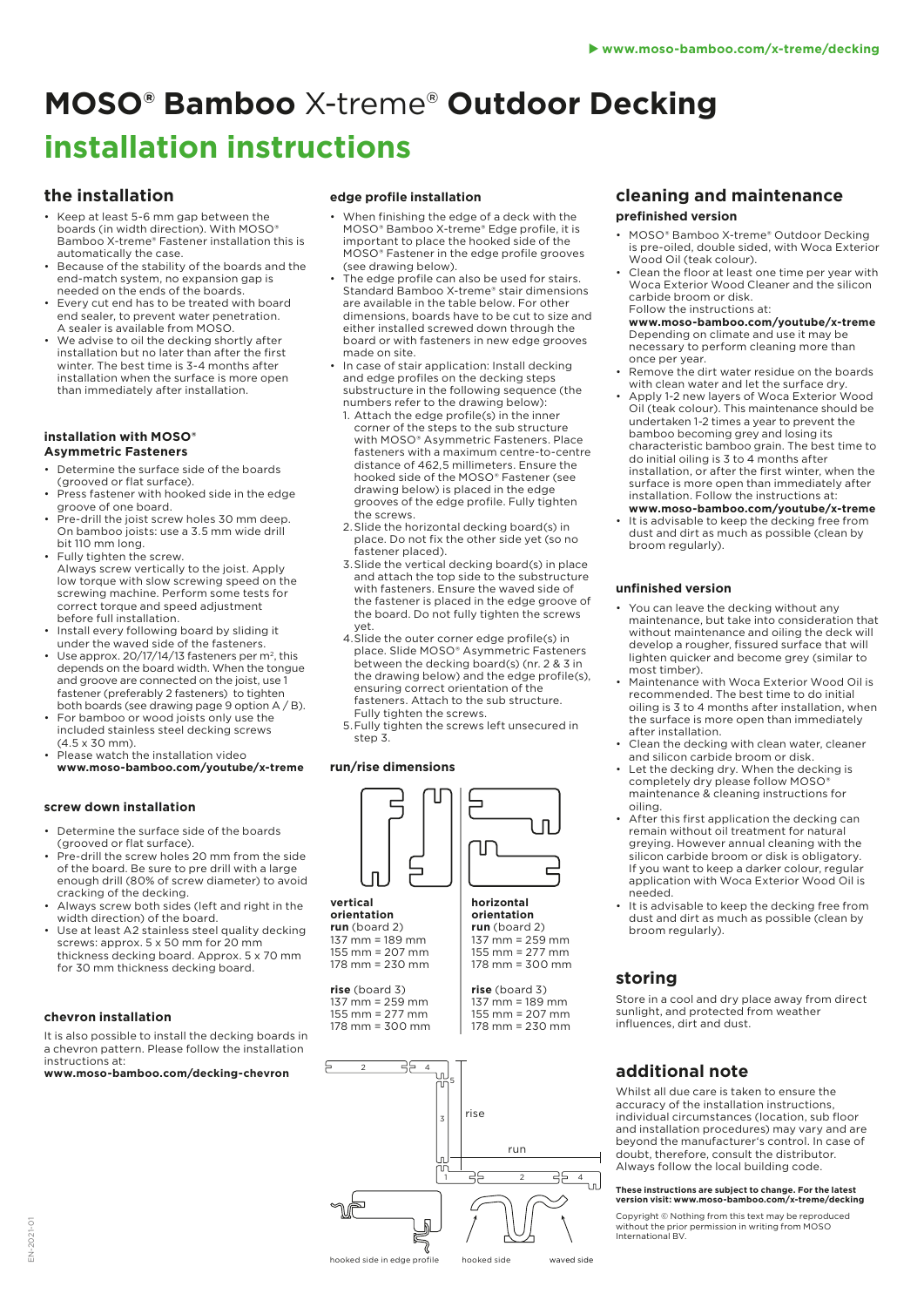# **MOSO® Bamboo** X-treme® **Outdoor Decking maintenance & cleaning**

### **maintenance Woca**

The surface of decking is weathered under influence of wind, rain, frost and sunshine (UV). As a result, the surface turns grey, dirty and cracks/splinters will appear. WoodCare Denmark has developed different outdoor cleaning and maintenance products. Woca Exterior Wood Cleaner loosens dirt and removes green growth from the surface, without damaging it.

# **maintenance of flat surface**

Please be aware that on the flat surface, irregularities in the surface (e.g. cracks, splinters) may be more visible than on the grooved surface. With regular maintenance with Woca Exterior Wood Oil, this will be reduced.



#### **Gradual greying of MOSO® Bamboo X-treme® over time:**

new non-weathered decking

## **cleaning**

- Soak MOSO® Bamboo X-treme® with plenty of water and leave it for 10 min. If possible use a garden hose. Do not use high-pressure cleaners.
- Mix Woca Exterior Wood Cleaner with water in the ratio 1:2 and apply it. If the decking is extremely dirty, exterior cleaner may be used undiluted. Clean the decking with a silicon carbide broom or machine disk (see accessories). Scrub the soaked material lengthwise following the bamboo grain until the material appears clean. If the decking has been installed flat side up, first scrub at an angle of 45 degrees before scrubbing in the length direction. When using a machine disk this is not necessary. Repeat the cleaning if necessary. Clean the surface carefully with water.
- Leave MOSO® Bamboo X-treme® to dry for approx. 24 hours. The material must be completely dry before oil treatment can be done



# **application of oil**

- Apply in dry weather only. Avoid direct sunlight and high temperatures.
- Stir the oil thoroughly before use. Apply an even thin coat of oil with an applicator (see accessories) or a brush (decking with non slip grit only with a brush).
- The oil is cream-coloured when it is wet.
- After a few minutes, the material has an oily appearance as the water is evaporating.
- Wipe off any excess oil with clean cotton cloths after no more than 5-10 minutes.
- Take particular care to remove excess oil from joints and grooves.
- Repeat the above process. • When the material is dry, it may be polished with a polishing pad or polishing machine to ensure an extra hard-wearing surface. It takes 24 to 48 hours for the oil to harden thoroughly, depending on weather conditions and outdoor temperature. The material should not be exposed to water during this period.
- Pay attention to the ends of the joists and cut ends of the boards, which tend to absorb more water, and finish well to minimise water ingress. A sealer is available from MOSO.

#### **theoretical consumption**

- Mix Woca Exterior Wood Cleaner with water in the ratio 1:2 and apply it. If the decking is extremely dirty, exterior cleaner may be used undiluted.
- Woca Exterior Wood Oil: 12 15 m<sup>2</sup>/ litre.

# **risk of self-ignition**

Due to the risk of self-ignition it is important that oil-wetted cloths are soaked in water and are disposed in a tightly closed container after use. For more details, check the instructions of the finish supplier.



**movie at:**

**youtube/x-treme**

**www.moso-bamboo.com/**

**MOSO® Bamboo X-treme® with different maintenance and cleaning scenarios:**

dirty decking



weathered, cleaned decking

◀



re-oiled decking